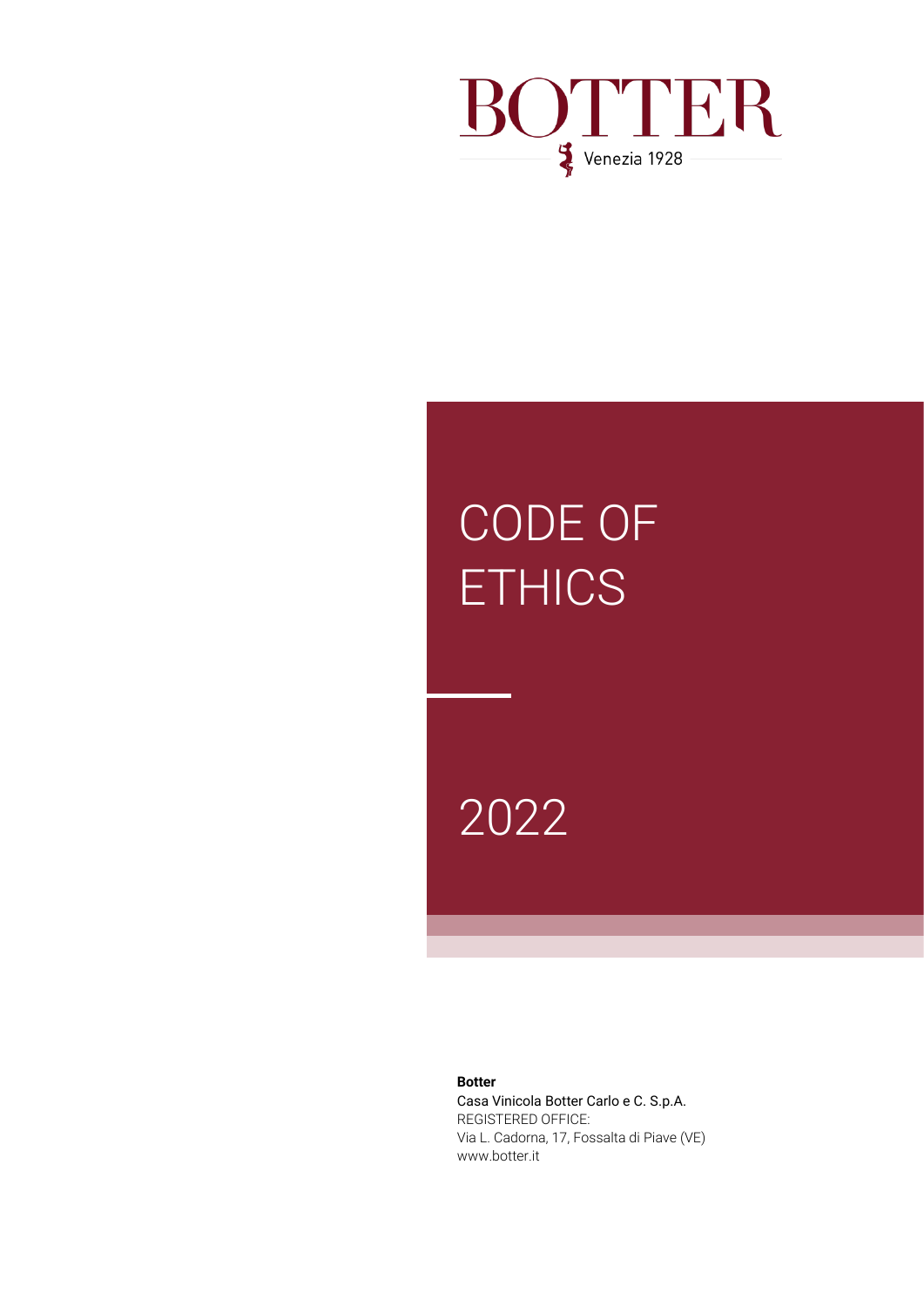# **CODE OF ETHICS**

# **BOTTER** Enterprises Wineries People

## **VISION**

Combining production solidity, passion for people and responsibility towards ecosystems, we want to be, in the world, a reference point for the culture and excellence of Italian wine, giving our tangible contribution to its millenary history, so that Italy becomes the first producer in the world by volumes and, above all, by values.

## MISSION

By respecting the uniqueness and winemaking tradition combined with research and technological innovation, we interpret the Italian varieties and denominations of origin to best meet the tastes of our consumers. Starting from these roots, we look towards a future that is already contemporary, with a clear identity element in sustainability: our aim is offering to our consumers a product that is not only excellent, but also safe and fair.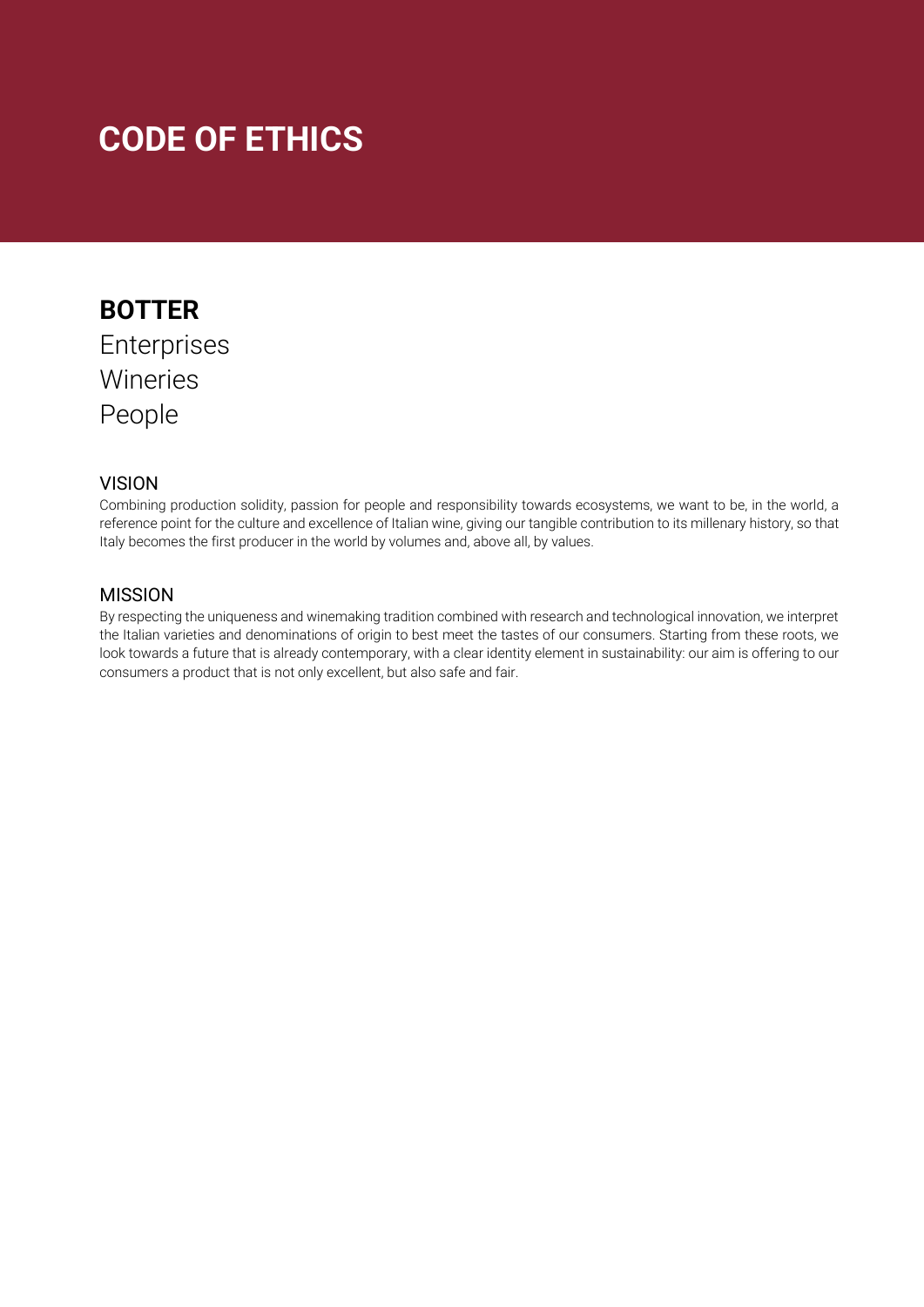# **Table of contents**

| <b>Guiding principles</b>                                          | 4              |
|--------------------------------------------------------------------|----------------|
| <b>Vision, Mission and Values</b>                                  | 5              |
| <b>Scope of application</b>                                        | 6              |
| Protection and valorisation of people                              | 7              |
| Inclusive work environment                                         | $\overline{7}$ |
| Diversity and culture of plurality                                 | 8              |
| Professionalism and continuous training                            | 8              |
| Health, safety and well-being                                      | 8              |
| Responsible relationships with stakeholders                        | 9              |
| Shareholders and investors                                         | 9              |
| Public administration and institutions                             | $\mathsf{Q}$   |
| Judicial authority and supervisory and control authority           | 10             |
| Political and trade union organisations                            | 10             |
| Media                                                              | 10             |
| Global and local communities                                       | 11             |
| Suppliers                                                          | 11             |
| Customers and consumers                                            | 11             |
| Competitors                                                        | 12             |
| Representative organisations                                       | 12             |
| <b>Commitment to the environment</b>                               | 13             |
| Environmental protection                                           | 13             |
| <b>Integrity and compliance</b>                                    | 14             |
| Laws and regulations                                               | 14             |
| Fight against corruption                                           | 14             |
| Anti-money laundering                                              | 14             |
| Fight against criminal organisations                               | 14             |
| Conflict of interest                                               | 14             |
| Privacy                                                            | 15             |
| Transparency, correctness and completeness of information          | 15             |
| <b>Company resources and assets</b>                                | 16             |
| Responsible use of company assets and IT systems                   | 16             |
| Confidentiality, corporate information and intellectual property   | 16             |
| Reputation                                                         | 16             |
| Implementation and control mechanisms                              | 17             |
| Promotion, dissemination and training                              | 17             |
| Organisation, management and control model pursuant to Legislative |                |
| Decree 231/01                                                      | 17             |
| Reports                                                            | 17             |
| Sanction system                                                    | 18             |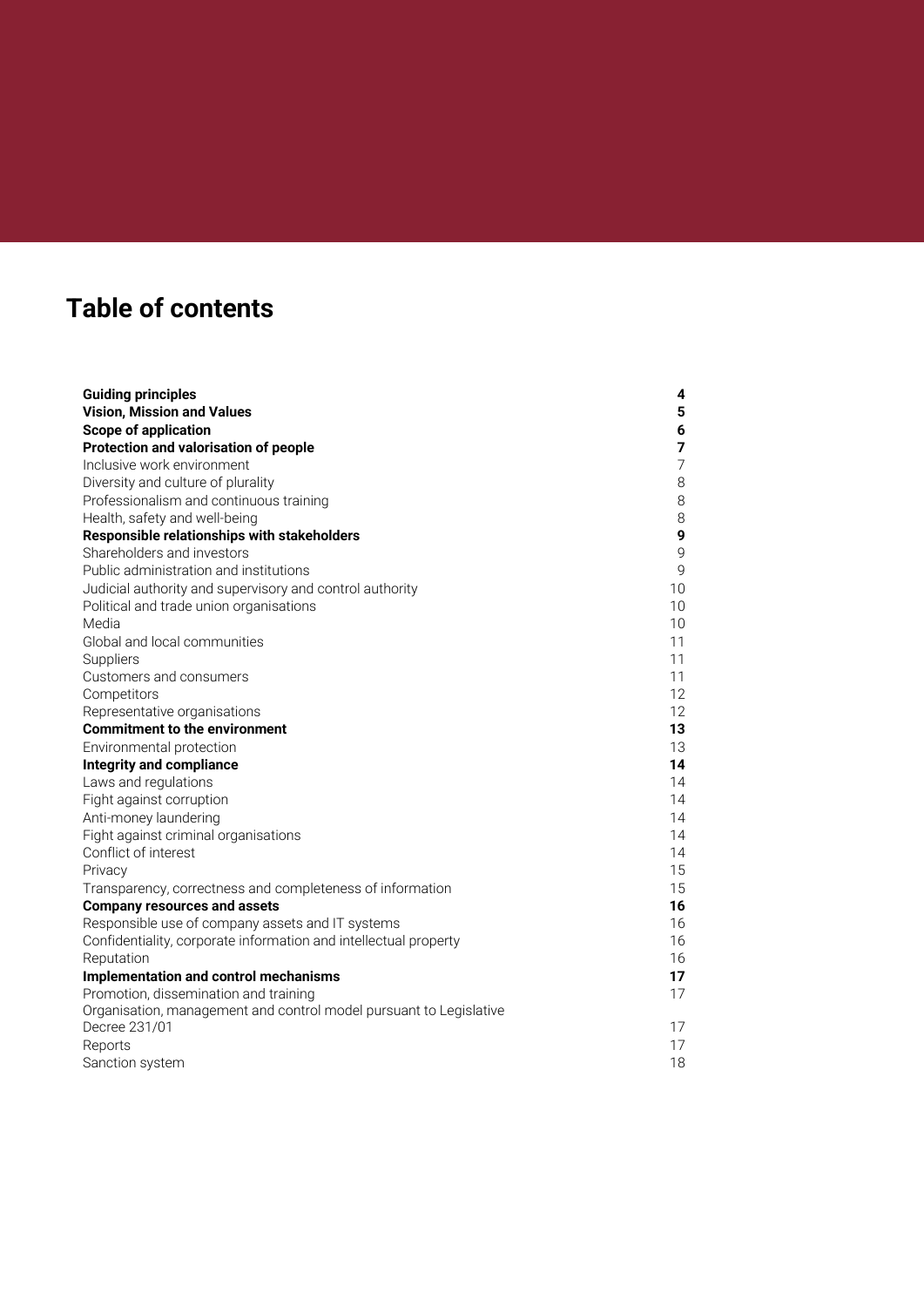

# **Guiding principles**

This Code of Ethics defines the set of fundamental **principles** and **rules of conduct** to which Casa Vinicola Botter Carlo e C. S.p.A. ("**Botter**") adheres. These principles and rules, along with the additional guidance provided by the Sustainability Policies adopted and periodically updated, guide the sustainable success of the Company, contributing to the creation of shared value in the long term.

Within its sphere of activity, the Company is inspired by and promotes values that are consistent with the most advanced international practices on governance, among which also the United Nations Global Compact, the largest strategic initiative of corporate responsibility. The Company confirms its support of the Ten Principles and intends to contribute to the Sustainable Development Goals, as well as to the broader goals of the United Nations

Therefore, the Company fully embraces a sustainable strategy through policies, management, operating methods and initiatives designed according to its own specific characteristics, helping to promote a sound, inclusive and sustainable global economy, respectful of human and labour rights, able to safeguard the environment and actively involved in the integrity of every aspect of the business.

Compliance with the principles and provisions of the Code of Ethics is the fundamental behaviour that binds directors, employees, collaborators and all those who work in any capacity with the Company in all internal and external relations with the Company.

The members of the Boards of Directors of the Company are specifically required to follow the principles of the Code when setting objectives, proposing investments and implementing projects, as well as in any decision or action relating to the activities managed. Likewise, the managers, in giving concrete implementation to the management activity, must follow the same principles, both internally, thus strengthening cohesion and the spirit of mutual collaboration, and in terms of third parties who come into contact with the Company.

#### **Sustainability Policies**

They extend and integrate the Code of Ethics adopted by **Botter** 

The "Guiding principles" are their cornerstone and are further detailed in four dedicated policies: Health and safety, Environment and resources, Rights and society, Quality and responsibility.

#### **UN Global Compact**

It promotes the creation of a more inclusive and sustainable global economy, committing its members to share, support and apply the Ten Principles, relating to human rights, labour standards, environmental protection and the fight against corruption and to support the objectives of the United Nations, including the Sustainable Development Goals.

#### **Sustainable Development Goals**

On 25 September 2015, the United Nations General Assembly adopted the 2030 Agenda for Sustainable Development, which is divided into 17 objectives - the Sustainable Development Goals (SDGs) - and 169 sub-objectives (targets). The SDGs and related targets identify global priorities for 2030, also valid for business, and define an integrated action plan for people, the planet, prosperity and peace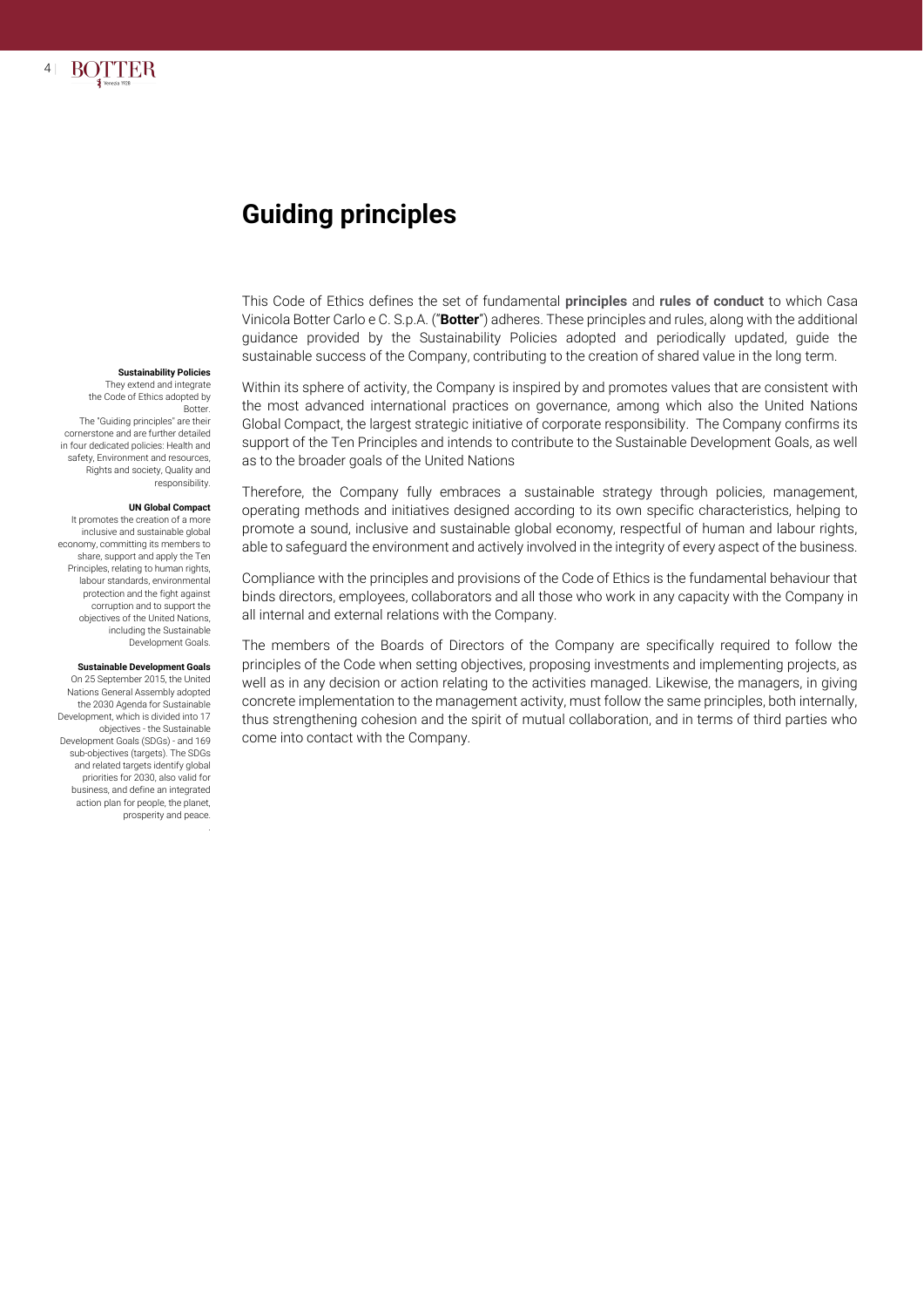# **Vision, Mission and Values**

Casa Vinicola Botter produces and offers the market a wide range of Italian wines of established quality, many of which come from native vines, fully representing the multi-territorial approach that extends throughout Italy. From Veneto to Sicily, passing through Puglia, the selection of the company's wines draws a map of the wine culture and Italian taste, revealing a shared passion, creativity and commitment.

#### VISION

Combining production solidity, passion for people and responsibility towards ecosystems, we want to be, in the world, a reference point for the culture and excellence of Italian wine, giving our tangible contribution to its millenary history, so that Italy becomes the first producer in the world by volumes and, above all, by values.

#### MISSION

By respecting the uniqueness and winemaking tradition combined with research and technological innovation, we interpret the Italian varieties and denominations of origin to best meet the tastes of our consumers. Starting from these roots, we look towards a future that is already contemporary, with a clear identity element in sustainability: our aim is offering to our consumers a product that is not only excellent, but also safe and fair.

#### VALUES

**Integrity**: legality, compliance with regulations and voluntary codes as essential elements. Correctness, honesty and loyalty in relations with all internal and external stakeholders. Transparency and pro-activeness in the disclosure of information and confidentiality in the management of sensitive data. Fight against corruption, countering money laundering and criminal organisations.

**Excellence**: financial, human and organisational resources to support value creation and competitiveness. Financial and operational discipline, shared skills, networking and a strategic approach to unlock the growth potential of the Company and the whole value chain.

**Inclusion**: internal and external relations quided by respect, trust and duty of care, where the characteristics of gender, sexual orientation, age, nationality, state of health, political opinions, race, religious beliefs and any other diversity create added value, bringing knowledge and experiences for the benefit of the entire organisation and the community.

**Responsibility**: sustainability as a transformational lever of success and continuous growth, a combination of excellence in economic performance, ethics, conservation and valorisation of natural capital and improvement of the quality of life of present and future generations.

**Innovation**: technologies protecting tradition, digital transformation, search of the new, openness to change, proactive and dynamic approach that looks at the world from a different perspective and aims at individual and corporate growth.

**Casa Vinicola Botter**, founded in 1928 by Carlo Botter and present on the market since 1960, relies on a tradition of almost a hundred years, during which three generations have dedicated themselves to wine with competence, but above all with great passion. Corporate strategies have evolved over the years following market trends, in a process of continuous expansion also at an international level.

After the Second World War, in fact, the Company initiated a commercial policy that allowed it to consolidate its presence, first on the Italian market and later on the international one, which is today the main reference market.

The Company is a winery active, among others, in the purchase production, bottling and sale of wines.

Casa Vinicola Botter manages its activities with the responsibility of providing adequate satisfaction to the expectations and needs of the market, while helping to promote a healthy, inclusive and sustainable economy, respectful of human and labor rights, capable of safeguarding environment and actively involved in the integrity of every aspect of the business.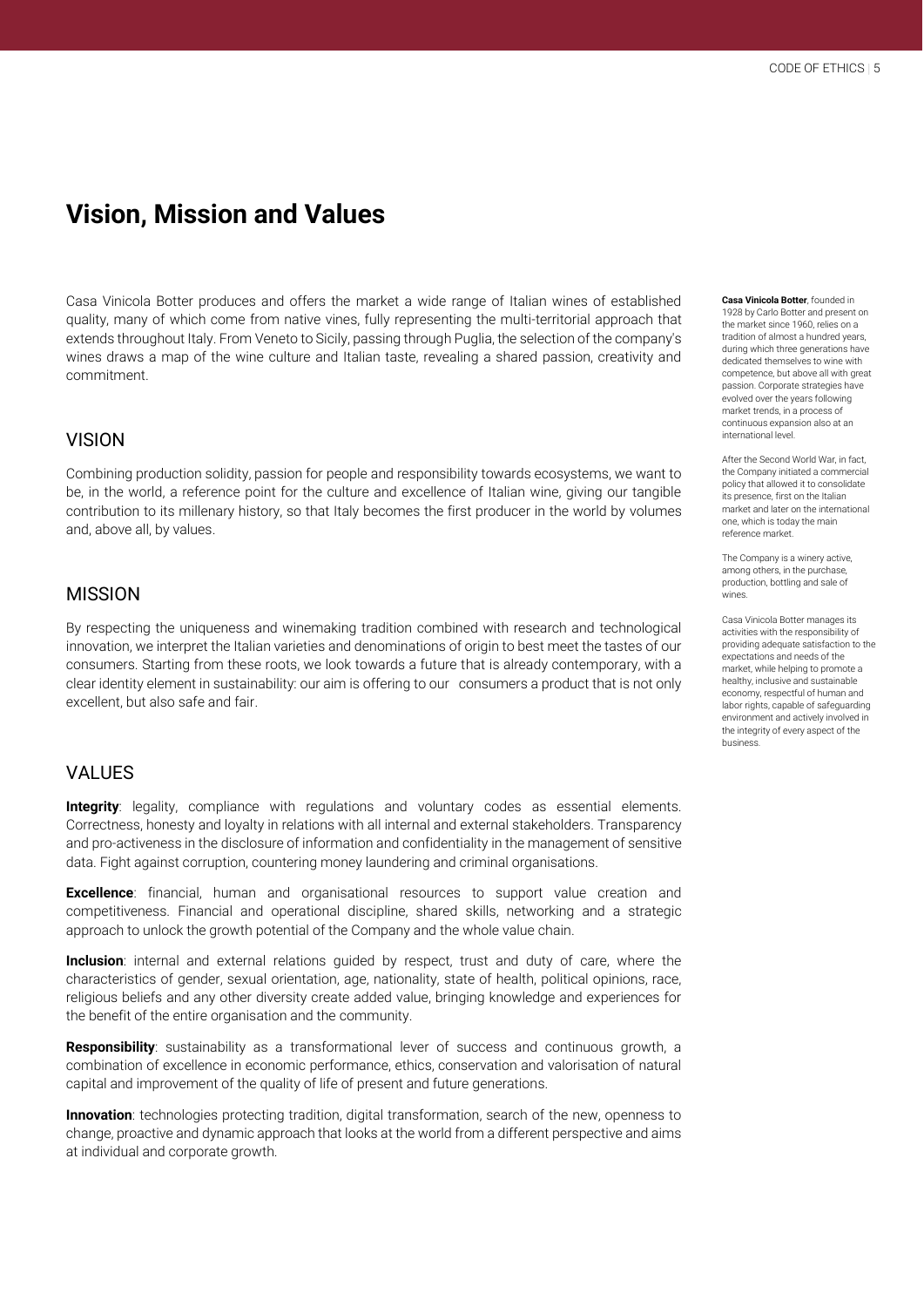

#### **Corporate Bodies**

Boards of Directors, Board of Statutory Auditors, Internal Board Committees.

6 |

**BOTTER** 

#### **Personnel**

Employment contracts of any type and kind, including those relating to managers, project staff, part-time, temporary workers, internships and collaboration contracts falling under contract work.

#### **Collaborators**

Those who, under a contract or mandate, act in the name and on behalf of the Company (consultants, intermediaries, special prosecutors).

#### **Third Parties**

Those who have commercial relationships with the Company, such as suppliers, customers, partners, investors and the beneficiaries of social initiatives, donations and sponsorships.

Except as expressly set out in the individual sections of this document, the Recipients of the Code of Ethics are the members of the Corporate Bodies, Personnel, Collaborators of the Company and Third Parties.

The Code of Ethics constitutes a set of principles and rules with which the Personnel must comply, also pursuant to the provisions of the National Collective Bargaining Agreements on rules of conduct and disciplinary sanctions. Compliance with the provisions of the Code of Ethics is required as part of any kind or type of employment contract, including those relating to managers, project and part-time Personnel and collaboration contracts falling under contract work.

For the members of the Corporate Bodies, compliance with the Code of Ethics is a prerequisite for the establishment or continuation of the relationship with the Company.

The application of the Code of Ethics to Collaborators and Third Parties is subject to the signing of declarations or the inclusion in contracts, mandates, assignments or partnership agreements that bind them to the Company of specific clauses that commit the party to compliance with the Code of Ethics, and which formalise the sanctions due to breaches of this commitment.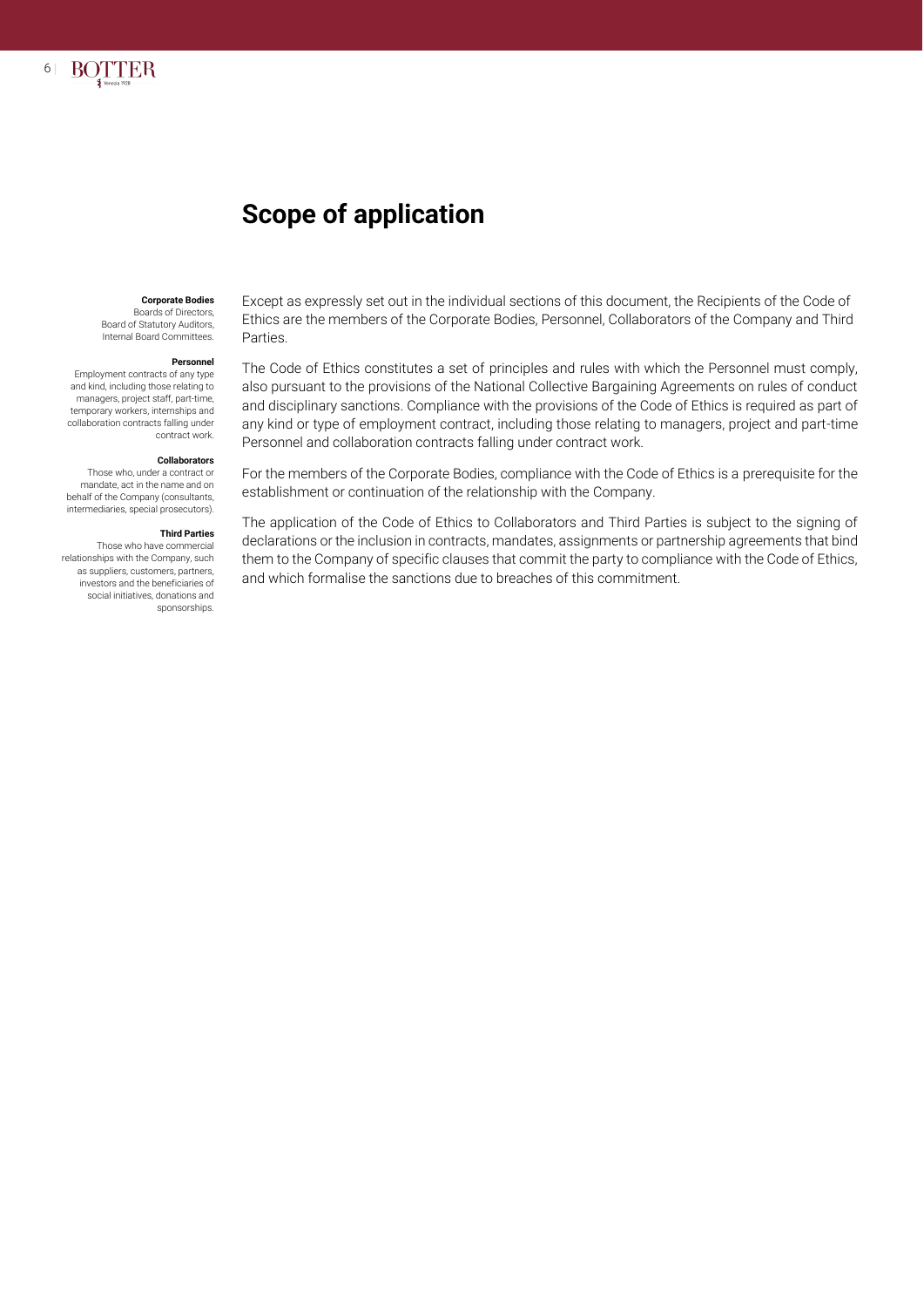# **Protection and valorisation of people**

#### INCLUSIVE WORK ENVIRONMENT

The Company believes that its people are a fundamental aspect for corporate success. For this reason, across all its activities it promotes a work environment free from any form of discrimination or prevarication, in respect of which collaboration and mutual support can fully develop the potential of human capital. Specifically, the Company:

rejects all forms of forced and child labour;

.

- rejects any conduct that constitutes physical or psychological violence, coercion, harassment, bullying or an attitude in any case attributable to bullying and harassment practices;
- rejects any type of sexual harassment however carried out and, regardless of the legal definitions, still considers any attitude or conduct that could create discomfort or arouse fear in the other person as unacceptable and prohibited;
- establishes working relationships characterised by fairness, equality, non-discrimination, attention and respect for the dignity of the person;
- **PEDIM** promotes equal opportunities, especially in terms of gender, for every employee or candidate;
- **F** respects the rights of workers and the right to organise, such as, specifically, the freedom of association and collective bargaining, including through a responsible and constructive dialogue with labour protection organisations, which fosters a climate of mutual respect in line with the principles of fairness, transparency and participation;
- adopts selection and evaluation processes based on merit, competence and possible and achievable objectives;
- recognises fair treatment in relation to the role, commitment and results achieved and fosters a fair distribution of the created value.

Relations with personnel are primarily based on the values of correctness, loyalty, transparency and mutual respect and are regulated, in terms of contracts, in compliance with the regulatory provisions in force in the various countries in matters of work.

The values expressed by the Code of Ethics represent the rules of conduct underlying professional and personal relationships within the company. Under no circumstances is it permitted to pursue or carry out private or corporate interests in breach of the law, regulations, sector legislation, internal procedures and the control system.

All people of Company contribute in a specific way to the achievement of the corporate objectives, in compliance with the values and rules of conduct set out by the Code of Ethics. Relationships between the various levels of responsibility must be conducted with loyalty and correctness.

#### **UN Global Compact**

**Principle I:** Businesses should support and respect the protection of internationally proclaimed human rights within their respective spheres of influence.

**Principle II:** Companies are required to ensure that they are not, even indirectly, complicit in human rights abuses.

These principles derive from the Universal Declaration of Human Rights, which is the minimum international standard for the protection of individual rights and freedoms. These fundamental provisions are today regarded as the basis of international law. The principles of equality, life and safety, personal, economic, social and cultural freedom are considered international common law, or directly recognised as legal norms.

**Principle III:** Businesses should uphold the freedom of association and the effective recognition of the right to collective bargaining.

**Principle IV:** Businesses are required to support the elimination of all forms of forced and compulsory labour.

Principle V: Companies are required to support the elimination of child labour.

**Principle VI:** Companies are required to support the elimination of all forms of discrimination in employment and profession.

These principles have been taken from the ILO - International Labour Organization's Declaration on Fundamental Principles and Rights at Work, which calls on all ILO member states to apply its principles, in line with the conventions on which it is based. It is a shared approach that all countries respect, promote and implement these fundamental principles and rights, regardless of their degree of economic development, cultural values and number of ILO Conventions ratified.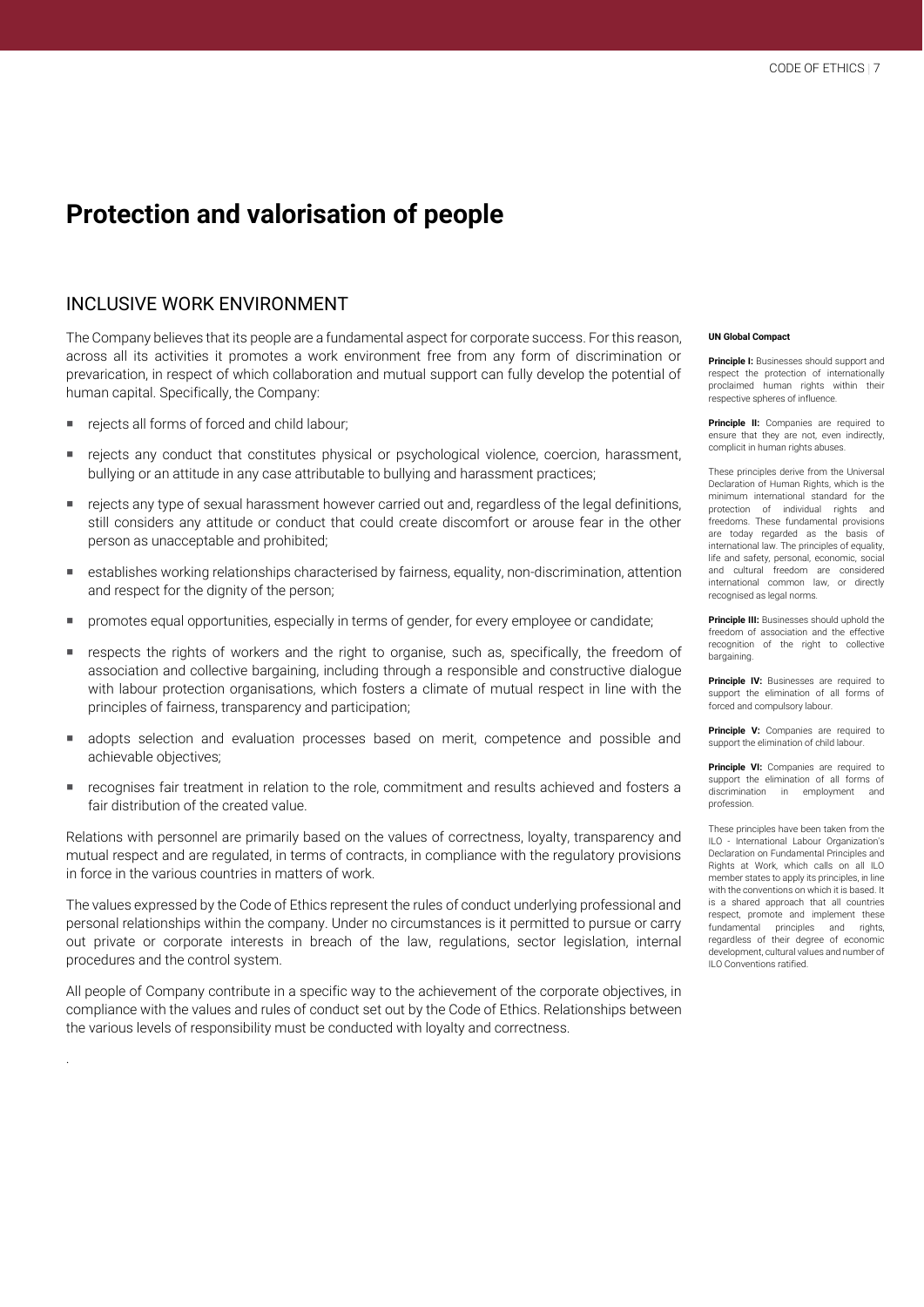

#### DIVERSITY AND CULTURE OF PLURALITY

As part of its organisation, the Company promotes and supports working conditions and interpersonal relationships that favour the integration and enhancement of various cultures and lifestyles, based on respect for gender, sexual orientation, age, nationality, state health, political opinions, race, religious beliefs and any other diversity.

The Company considers pluralism and diversity as sources of enrichment and resources for the development of humanity. It respects and valuesthe exclusive contribution of each individual to the business, creating an inclusive work environment that respects everyone's dignity, considering their individual contribution and recognising the strength of differences.

The Company requires all Recipients to behave in a manner that conveys and reinforces the values of diversity, avoiding and censoring any form of discrimination. Furthermore, it supports organisational models that enhance cooperation between people from different cultures, perspectives and experiences and adopts training, communication, behavioural and operational measures that help to evolve the internal culture towards extensive models of active inclusion of all diversities.

Specifically, in support of the specific commitment to gender equality, considered an essential element for the professional growth, the Company promotes the Women Empowerment Principles in all activities

#### PROFESSIONALISM AND CONTINUOUS TRAINING

The Company considers the relational, intellectual, organisational and technical skills of everyone, and each person is considered to be a strategic resource to be protected and valued so that individual aptitudes are satisfied and recognised, including by means of suitable professional refresher courses. It therefore promotes the development of a culture based on the dissemination of knowledge, which values everyone's behaviour and contribution.

The Company believes in continuous training as a tool for enriching people, the dissemination of ethical values, organisational integration and the promotion of change and innovation.

#### HEALTH, SAFETY AND WELL-BEING

The Company promotes a healthy and safe work environment. In addition, well beyond legislative compliance, it supports the development of a health and safety culture across all activities built on corporate leadership and a solid management system, in order to guarantee and protect the psychological and physical integrity of employees and all those who work, access or remain in the spaces and structures of the Company.

A similar approach is dedicated to the construction and maintenance of inclusive and motivating work environments, aimed at people's well-being.

All Recipients are required to ensure full compliance with the law, internal procedures and any other provision provided to prevent risks to their own and others' safety, as well as to ensure the protection of health and hygiene in the workplace.

#### **Women Empowerment Principles (WEP)**

Promoted by the UN Women and the United Nations Global Compact, they commit Italmobiliare, which joined them in July 2020, and all the other signatories in favour of gender equality and female empowerment in the workplace, in the economy and in the community.

1. To establish a high-level corporate culture and managerial leadership that aims for equality between men and women.

2. To ensure equal treatment of men and women at work maintenance and promotion of human rights and nondiscrimination.

3. To guarantee the health, safety and psycho-physical wellbeing of all workers during working hours.

4. To promote personal and professional training as well as to support women in their careers.

5. To advance entrepreneurial activities by women, recognising their role in HR and respecting their dignity in all kinds of marketing.

6. To promote equality through shared initiatives and advocacy activities.

7. To measure and disclose all progress made in the area of equal treatment of men and women at work.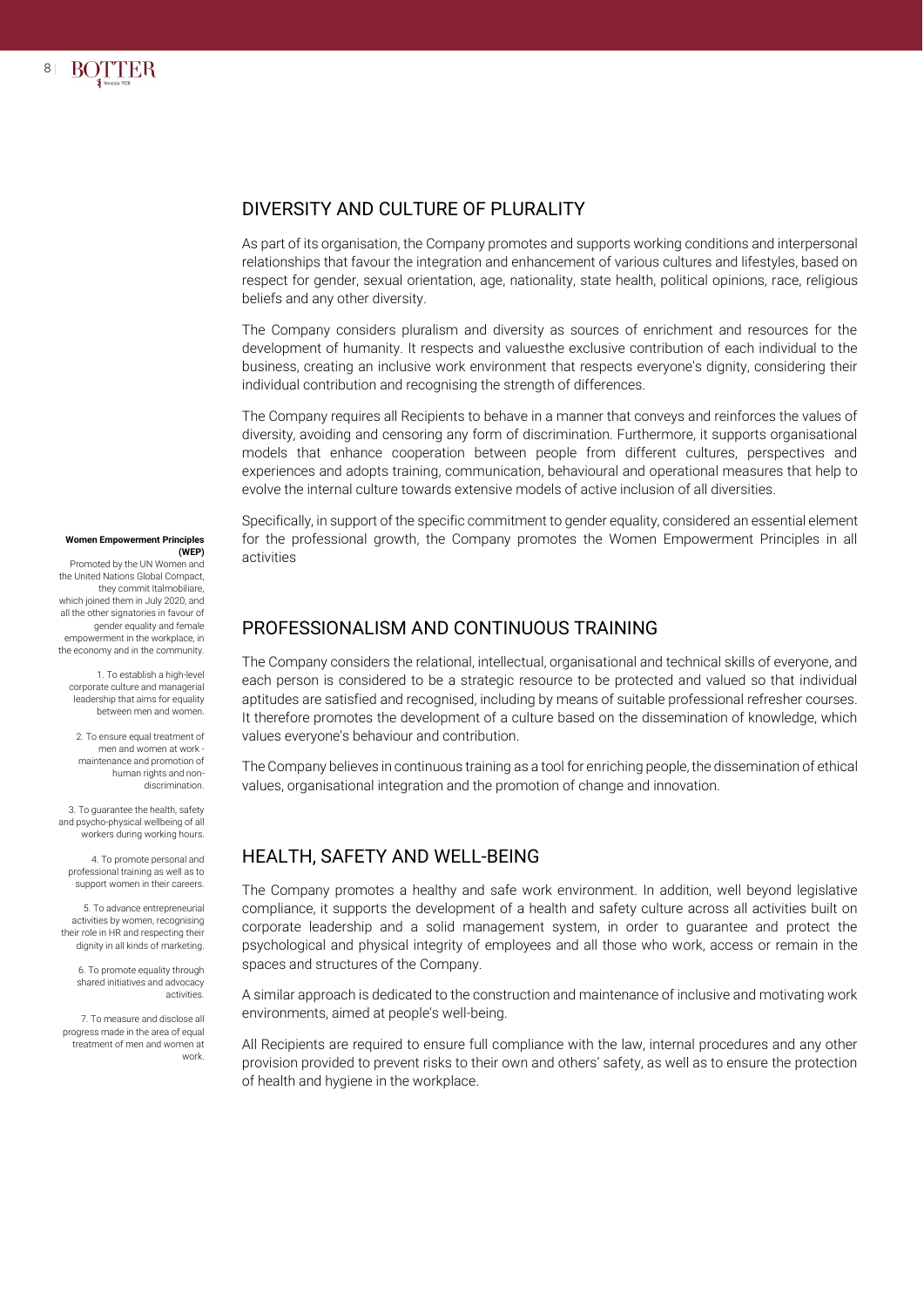# **Responsible relationships with stakeholders**

## SHAREHOLDERS AND INVESTORS

The Company is keen to establish constant dialogue with shareholders, investors and, in general, with the market, in order to provide a systematic dissemination of exhaustive and timely information on its business, with the sole limitation of the needs of confidentiality that certain information may have.

In compliance with the Vision, Mission and Values, which inspire the strategies and flow of investments and divestments, the Company guarantees:

- transparent, clear, accurate and complete communication of information relating to the development of the company and its performance;
- equal information for all shareholders and investors, without discrimination or preferential conduct. Information is made available through a variety of channels, including the institutional website, where the financial statements, mandatory interim reports and main corporate documents are published.

The adopted Corporate Governance system, in addition to constituting an essential tool for the sustainable success of the Company while contributing to the creation of shared value in the long term, ensures the effective management, the creation of value for the shareholders, control of business risks and transparency towards the market.

## PUBLIC ADMINISTRATION AND INSTITUTIONS

As part of its business activities, the Company intends to promote a constructive and transparent dialogue with Institutions and the Public Administration. This includes fostering greater mutual understanding in the context of dialogue between the public and private sector, which is functional to the development of culture enterprise.

It is prohibited to give, offer or promise, even indirectly, money, goods, services, provisions or favours not due (also in terms of employment opportunities) to public officials and persons in public service roles in order to influence their decisions regarding relationships from which the Company can take any advantage.

It is also prohibited to establish personal relationships with the Public Administration solely for the purpose of exercising improper influence and undue interference in decisions in which the Company is the counterparty.

Those who, as part of their functions, legitimately have relations with the Public Administration and Public Institutions, have the responsibility to verify, in advance and with due diligence, that what is declared or certified, in the interest or on behalf of the Company, is truthful and correct.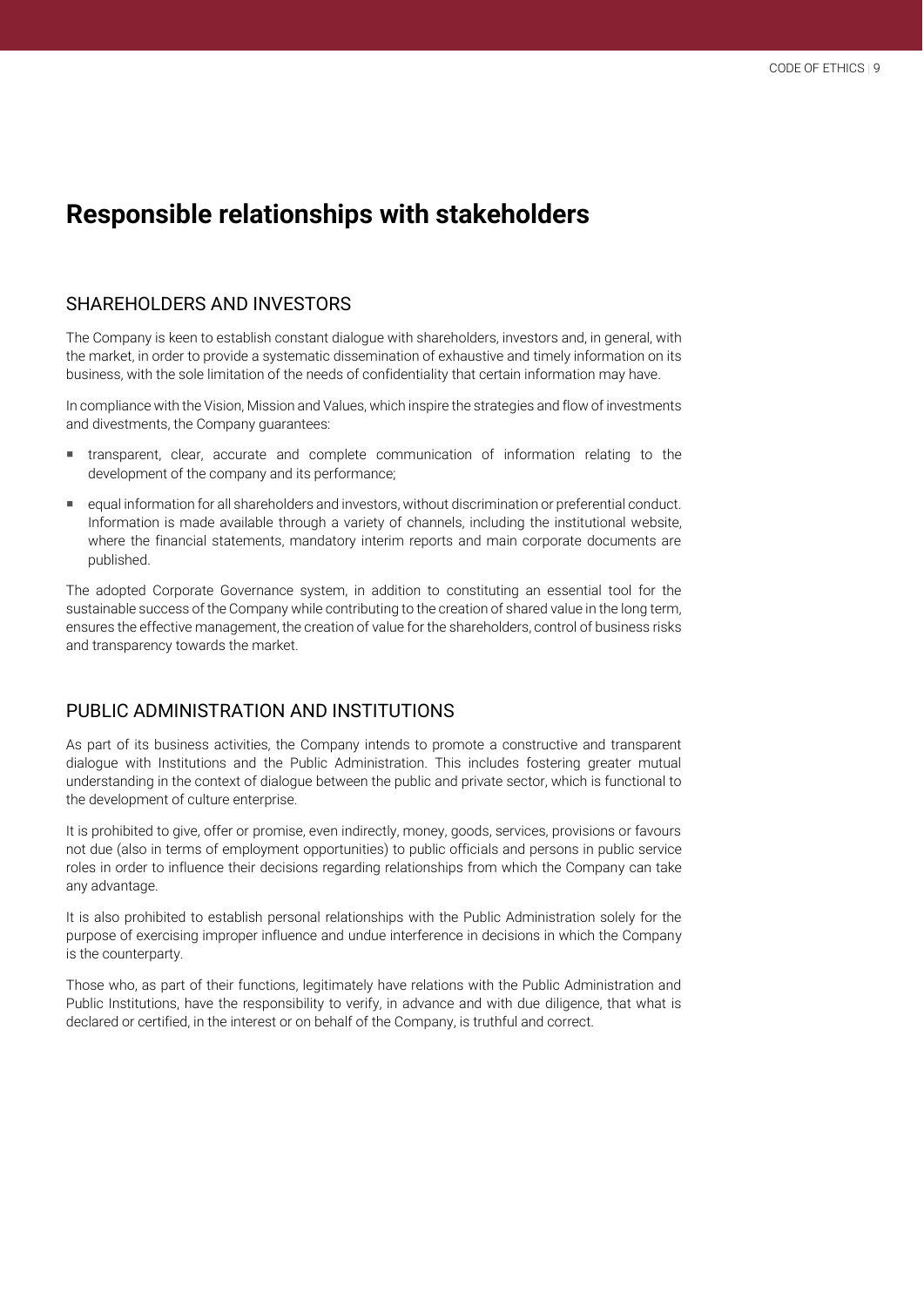

#### JUDICIAL AUTHORITY AND SUPERVISORY AND CONTROL AUTHORITY

Relations with the judicial and supervisory authorities are based on maximum collaboration and transparency.

The Company undertakes to collaborate with the judicial authority and the supervisory and control authorities, if investigations are carried out against it or against commercial partners, and will not hinder its institutional activity in any way, whether actively or passively.

It is specifically prohibited:

- to exert pressure on the person called to make statements before the judicial and control authorities, with the aim of inducing them not to make statements or to make false statements:
- to help those who have committed a criminal offence to evade the investigations of the authorities, or to evade the investigation of the latter.

In the context of periodic communications and reports and in specific reports, the Company undertakes to guarantee the completeness and integrity of the information provided and the objectivity of the assessments made, carrying out the formalities required according to the deadlines set by law or the requests from the authorities.

It is prohibited to give, offer or promise, even indirectly, money, gifts, goods, services, benefits or favours (also in terms of employment opportunities) to representatives of the judicial and supervisory authorities to obtain a favourable outcome or treatment not due on the occasion of audits, inspections or documentary accesses.

#### POLITICAL AND TRADE UNION ORGANISATIONS

Staff participation in political organisations takes place outside of working hours and without any connection to the function performed at the Company.

The Company recognise and promote the right to organise in compliance with current legislation and collective bargaining agreements.

The Company refrain from any direct or indirect pressure on politicians in order to obtain undue advantages. Any provision of direct or indirect contributions, in cash, in kind or in any other form, to political parties, movements, committees and other political and trade union organisations is paid within the limits and in compliance with the transparency required by law. This is registered in accordance with the internal accounting procedures.

#### MEDIA

.

The Company recognises and appreciates the informative role played by the media and analysts in terms of financial education and communication to the public.

These are objectives to which the Company intends to contribute, collaborating fully with the media, in compliance with their reciprocal roles.

Communications from the Company to the media must be truthful, clear, transparent and must be consistent, accurate and compliant with company policies and programmes, with the sole limitation of the confidentiality requirements that certain information may have.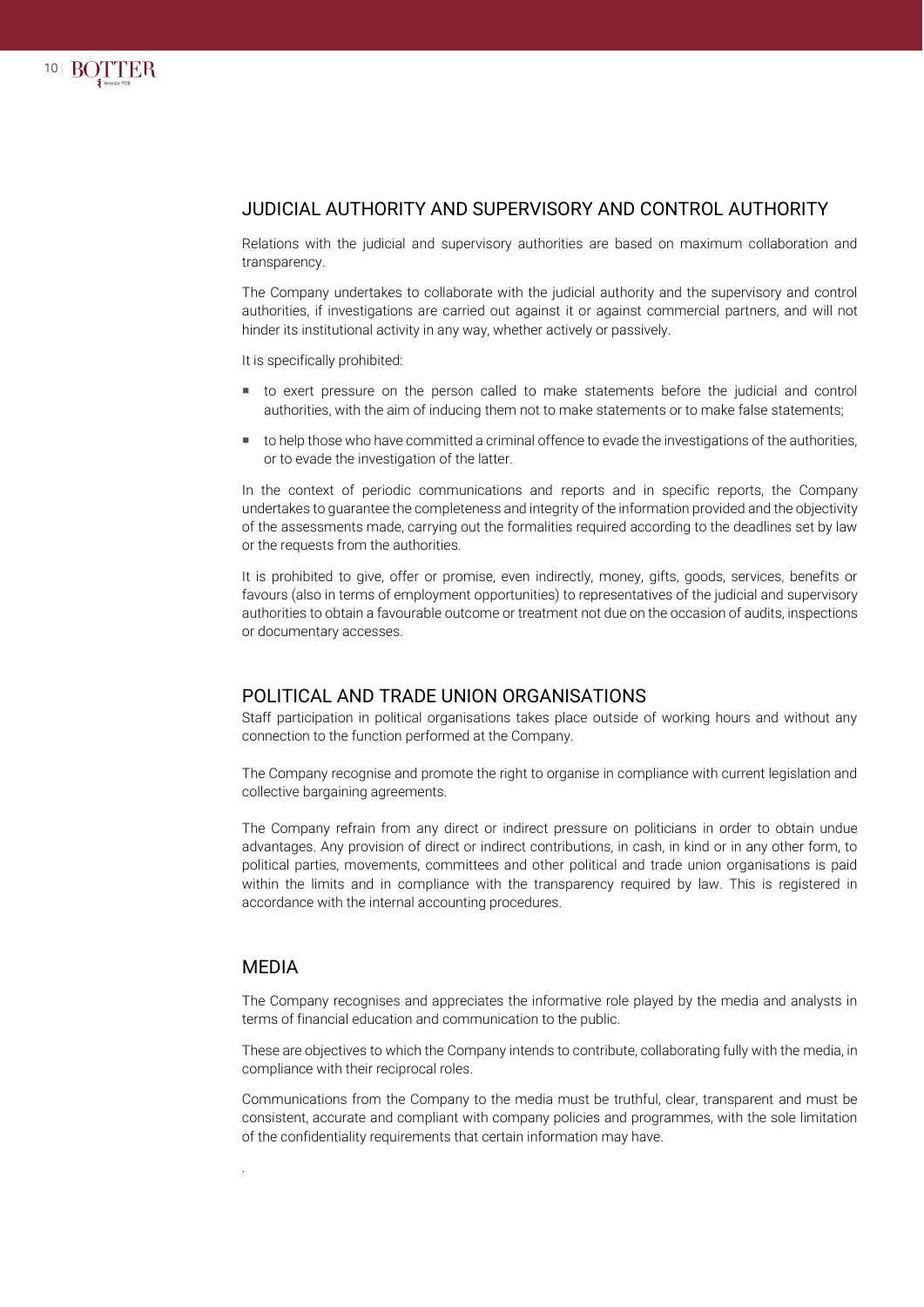Any employee or collaborator asked, in the name of or on behalf of the Company, to perform as a speaker at conferences, congresses or seminars, or to draft articles addressed to the public, expresses ideas and positions that are in line with those of the Company.

Furthermore, promotion strategies and practices must comply with the values expressed in the Code of Ethics. The Company maintains the information published on the institutional website in order to make it a complete, effective tool in line with the information expectations of the market.

#### GLOBAL AND LOCAL COMMUNITIES

The Company considers its relationship with the region to be of utmost importance. Beyond the creation of shared value through investment activities, it supports the initiatives of associations, foundations and non-profit organisations regarding culture, society, the environment, health, sport, entertainment and art.

Financial support is intended only for events or entities that can guarantee their seriousness, and in this regard activities aimed at jeopardising compliance with the valuesand principles of conduct expressed by the Code of Ethics may be excluded.

#### SUPPLIERS

Suppliers are made aware of carrying out their business following standards of conduct consistent with those specified in the Code of Ethics. In order to protect its operational effectiveness and safeguard its resources, including its image and reputation, the Company does not entertain relations with subjects who do not intend or who have demonstrated that they do not operate in compliance with current legislation and according to the values expressed by the Code of Ethics.

Suppliers are selected through transparent and objective assessments regarding professionalism and business structure, taking into account the quality, price and methods of supplying the goods or providing the services.

Suppliers are selected by also assessing their ability to meet the confidentiality obligations that the nature of the service offered imposes.

Recipients are prohibited from offering, promising or giving money, goods, utilities or any other benefit (either direct or indirect) that is not adequately justified in the context of the contractual relationship with the Supplier, or that is in any case aimed at obtaining preferential treatment for the Company.

It is also prohibited to accept the promise or gift of money, goods or other benefits by the Supplier in order to carry out acts in breach of the duty of loyalty or of the obligations inherent to its office, or with the sole purpose of favouring the Supplier at the Company.

#### CUSTOMERS AND CONSUMERS

The Company promotes commercial policies and strategic choices in line with best practices and the principle of professional loyalty towards customers and consumers in all activities, especially those with services and products intended for national or international business or consumer markets.

Commercial initiatives, aimed at promoting the company and encouraging the purchase of products or services, must be carried out in compliance with legislation that protects the interests of consumers and customer satisfaction. Furthermore, customers and consumers must have complete, updated, verified and transparent information on the characteristics and quality of products and services, including, when necessary, aspects relating to environmental and social performance. This is not only

#### **Supplier Code of Conduct**

Within all activities, the Company promotes the adoption of a Supplier Code of Conduct which, in addition to current legislation, takes into account the values expressed by the Code of Ethics, the guiding principles provided by the Sustainability Policies and in general all of the aspects needed for responsible sourcing, such as human and labour rights, health and safety environment, animal welfare, safety and quality of products and services, business integrity and protection of privacy and intellectual property.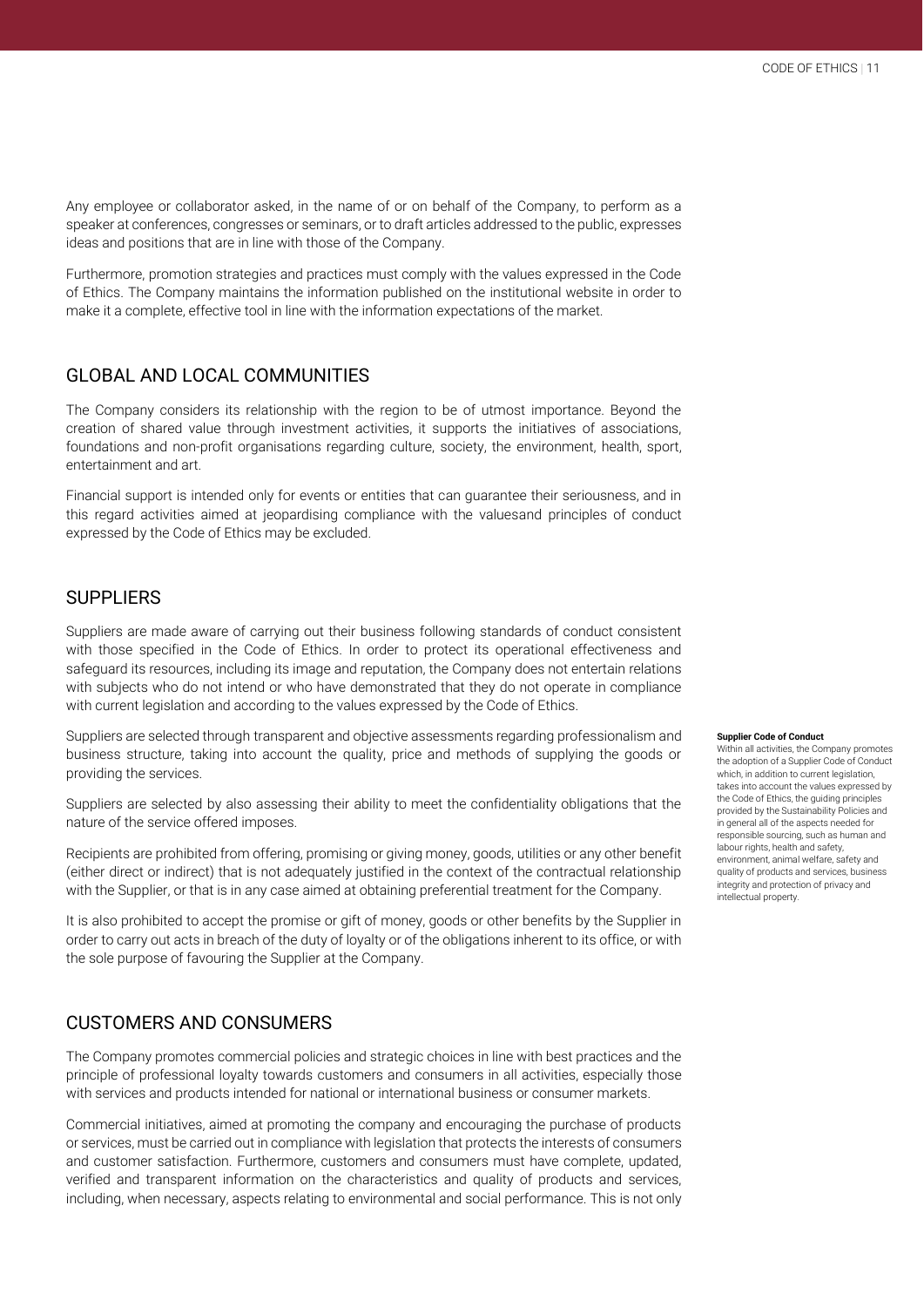

for the purposes of allowing for free and informed choices, but also for promoting responsible lifestyles and consumption.

#### **COMPETITORS**

The Company believes in the value of free and fair competition as a fundamental tool for the development and definition of the best offer in all fields in which it operates. To this end, it operates with the utmost transparency in compliance with current antitrust regulations and in full compliance with its competitors.

In the case of contacts with third-party or competing companies, the Recipients must refrain from providing confidential data, news or information that could lead to initiatives or conduct contrary to the rules and laws relating to the protection of the market and competition.

#### REPRESENTATIVE ORGANISATIONS

The Company considers active participation in sectoral and professional representative organisations, whether mandatory or voluntary, governmental or non-governmental, as an opportunity to promote, disseminate and consolidate its ethical practices.

The Recipients, who represent the Company in these contexts, are required to comply with the conduct, expressed positions and any other active contribution in line with the principles and rules expressed by the Code of Ethics and related documents, such as the Sustainability Policies.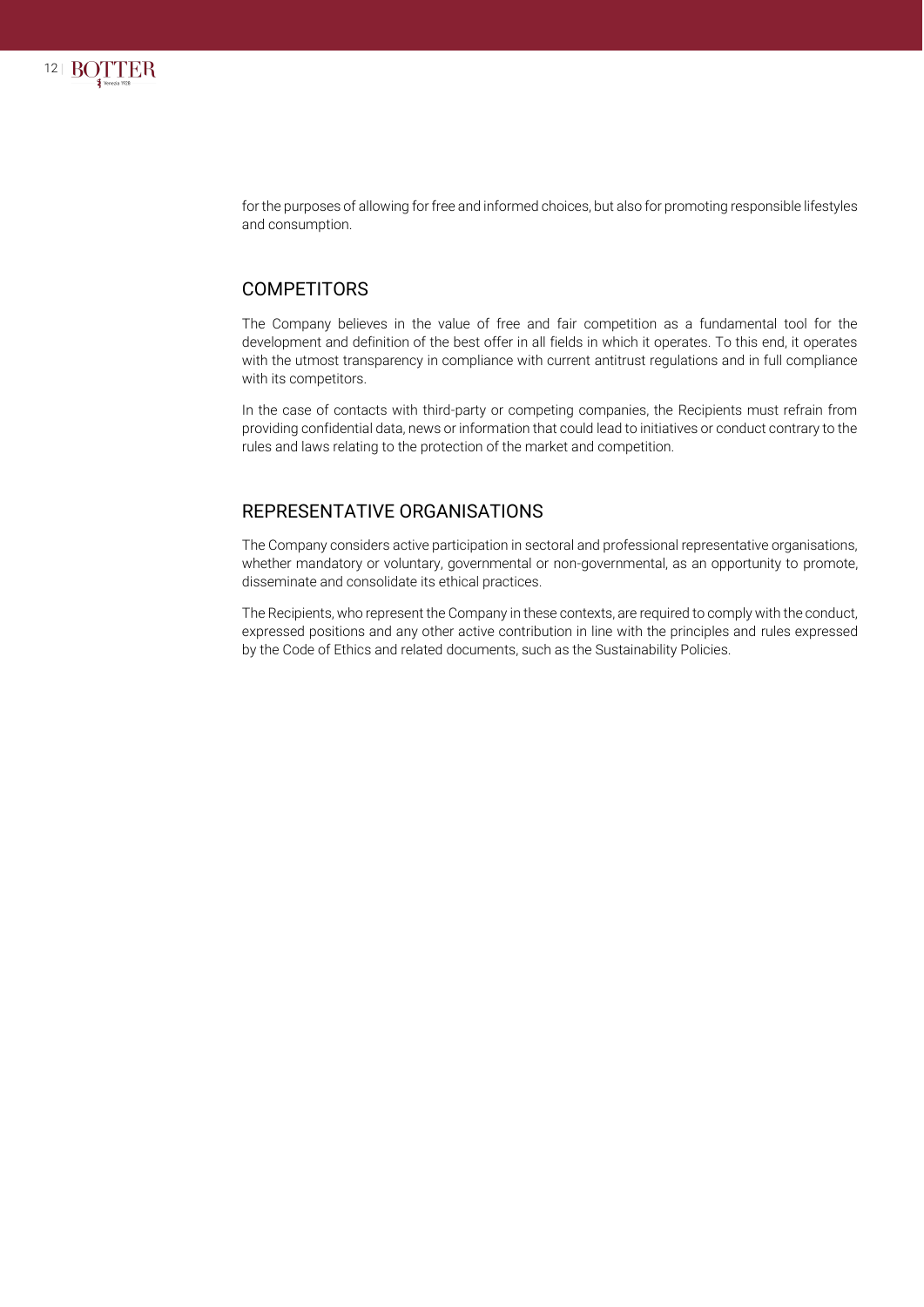## **Commitment to the environment**

## ENVIRONMENTAL PROTECTION

The Company undertakes to comply with current legislation on environmental protection and to prevent, minimise, mitigate and offset the footprint generated by its activities on the environment and living species. In addition, the Company recognises the need for a proactive transition towards a regenerative economy, respectful of the sentient nature of animals and a low carbon content, which is also capable of creating social value.

Across all its activities, the Company promotes policies and actions on environmental matters, which are arranged according to sector specificities and are aimed at:

- adopting measures to minimise, mitigate and balance the environmental footprint generated by their activities;
- encouraging the adoption of measures to prevent any harm to the environment through risk prevention programmes, continuous improvement of the technologies used and management and control practices, also beyond the requirements and parameters dictated by the legislation in force;
- **PED FIGURER 1** promoting the responsible use of natural resources and reduced consumption;
- ensuring transparency towards stakeholders and, specifically, towards the community and region in which the industrial activity is carried out;
- promoting the adoption of international best practices in terms of industrial processes, and the highest standards of quality, safety, environmental protection and product and process innovation policies in terms of sustainable solutions consistent with responsible lifestyles and consumption;
- actively contributing to global challenges, such as climate change, biodiversity conservation and the preservation of non-renewable resources.

#### **UN Global Compact**

**Principle VII:** Businesses should support a precautionary approach to environmental challenges.

**Principle VIII:** Businesses are required to undertake initiatives that promote greater environmental responsibility.

**Principle IX:** Businesses are required to encourage the development and dissemination of technologies that respect the environment.

The three principles on environmental protection expressed by the Global Compact were drawn from the Declaration of Principles and the International Action Plan on Sustainable Development (Agenda 21) defined by the United Nations Conference on Environment and Development, which met in Rio de Janeiro from 3 to 14 June 1992. Chapter 30 of Agenda 21 expresses the concept that trade and the business world should play a fundamental role in safeguarding natural resources and the environment. In particular, businesses can help with the use of cleaner productions and more responsible business management.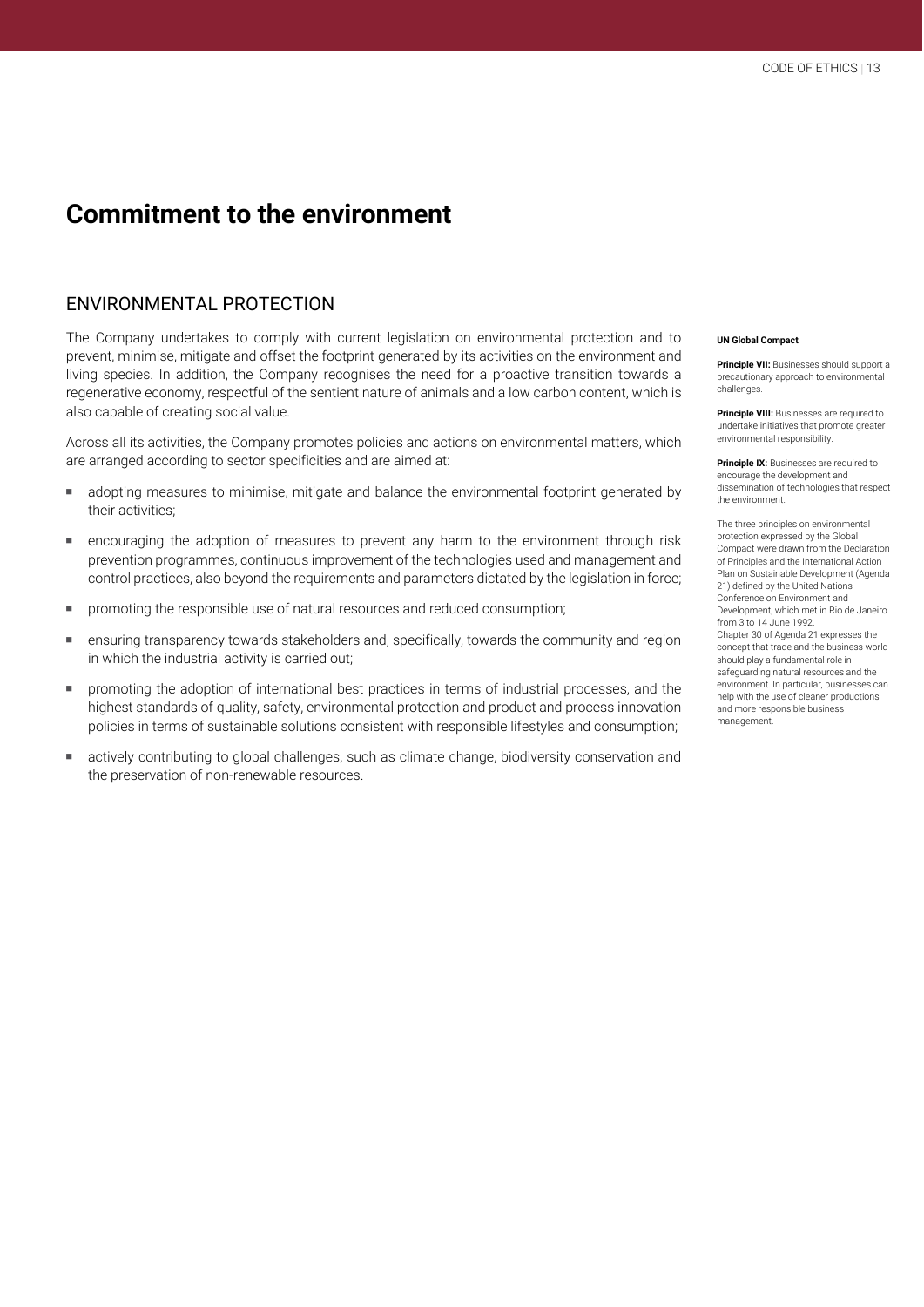

# **Integrity and compliance**

#### **UN Global Compact**

**Principle X: Businesses should work** against corruption in all its forms, including extortion and bribery

The fight against corruption is one of the main global challenges. Corruption represents a major obstacle to sustainable development and democracy and has a devastating effect especially on the poorest communities. The impact of corruption on the private sector is also considerable, it impedes economic growth, distorts competition between businesses and presents serious legal and reputational risks for companies.

The international fight against corruption has recently gained considerable momentum following the adoption by the Organization for Economic Cooperation for Development (OECD) of the OECD Convention on Combating Bribery of Foreign Public Officials in International Transactions and following the entry into force in December 2005 of the first international instrument adopted worldwide: the United Nations Convention against Corruption (UNCAC).

#### LAWS AND REGULATIONS

The Company complies with the principle of legality and the legislation in force in Italy and in the international contexts in which it operates, including the applicable technical standards, as a key value in its work.

To this end, the Company undertakes to ensure that everyone is aware of the requirements arising from the laws in force in the national or international contexts in which it operates, and from the internal governance rules adopted. Everyone, in relation to their function, mandate or type of relationship with the Company, must know their responsibilities and understand the conduct to be adopted.

## FIGHT AGAINST CORRUPTION

The Company excludes and condemns any type of corruption, extortion, undue inducement and influence peddling, both in the public and private sectors, and adopts prevention and control measures aimed at avoiding the commission of said crimes in carrying out its activities.

## ANTI-MONEY LAUNDERING

The Company operates in compliance with the principle of maximum transparency in commercial and financial transactions and sets out the most appropriate tools in order to combat the phenomenon of money laundering and the reuse of illicit proceeds, on both a national and transnational level.

## FIGHT AGAINST CRIMINAL ORGANISATIONS

The Company condemns any form of criminal organisation of a national or transnational nature, and adopts suitable measures to avert any risk of its involvement in relations and activities carried out for any reason and with any means, even in the form of mere assistance and help, with said organisations.

Therefore, the Company do not establish any relationship of a working, collaborative or investment nature with subjects, whether individuals or legal entities, wherein an involvement in terrorism or criminal organisations is known or suspected, and they do not finance or facilitate any activity that refers to said organisations.

## CONFLICT OF INTEREST

.

The activities of the Company are conducted in the interests of all their stakeholders on the basis of the principles of integrity, fairness, loyalty and transparency. In no case can vested interests prevail to the detriment of a global and shared interest.

In the event of a conflict of interest, the Company undertakes to manage the situation in compliance with the law, internal governance and the principle of transparency.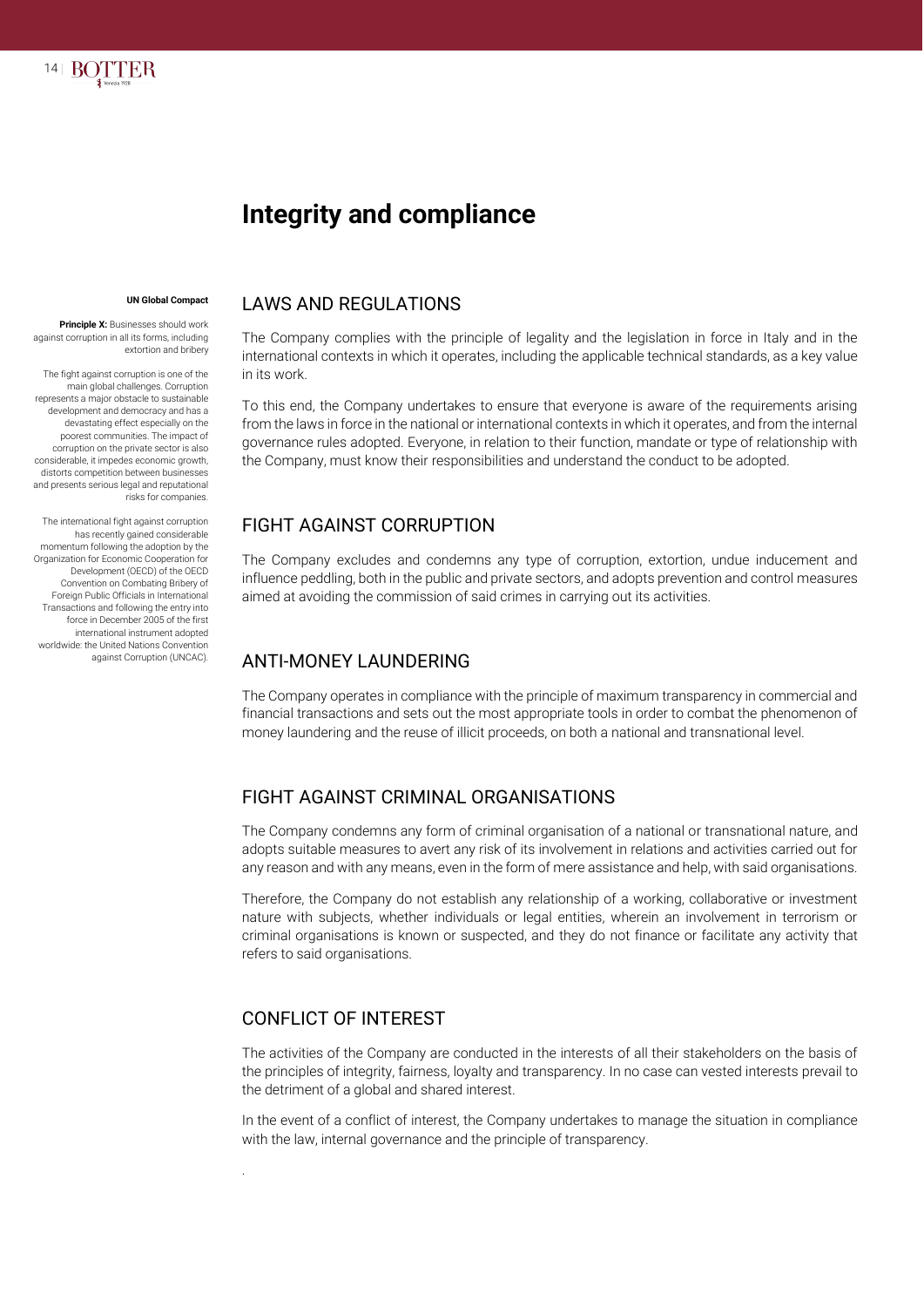Members of the Corporate Bodies uphold conduct inspired by autonomy and independence with public institutions, economic and political institutions, as well as with any other individual or legal entity. Specifically, the Corporate Bodies are required to:

- assess and communicate, to the management and control bodies, any actual or potential situations of conflict of interest, or of incompatibility of functions, offices or positions outside of and within the Company;
- refrain from carrying out acts that may damage the Company and from participating in the approval of resolutions of the body to which they belong relating to objects that have profiles, including potential, of conflict of interest;
- avoid making use of confidential information of which they are aware due to their office or position to obtain personal advantages, whether direct or indirect, or to obtain them from third parties.

In undertaking to respect the constraints of transparency and loyalty in their activities, the Personnel of the Company cannot:

- take up employment with third parties, nor take on consultancy assignments or other responsibilities on behalf of third parties without the prior authorisation of the Company;
- take on a decision-making or operational role in company activities, if it can be influenced by personal interests that are such as to hinder the making of impartial decisions;
- personally take advantage of business opportunities of which they become aware in the performance of their duties.

## PRIVACY

The Company undertakes to process any personal data and confidential information gathered as part of the performance of its activities in compliance with the relevant laws and applicable best practices.

Therefore, the Company protect the right to privacy of Persons, customers, suppliers, business partners and all those with whom it establishes relationships, using data and information only for defined and appropriate purposes.

## TRANSPARENCY, CORRECTNESS AND COMPLETENESS OF INFORMATION

The Company pays the utmost attention to making accurate, timely and complete information available to all stakeholders regarding its performance.

This principle applies to financial and non-financial reporting, according to consolidated and verified accounting principles and to all public company documents, in order to provide a true and comprehensive representation of the facts.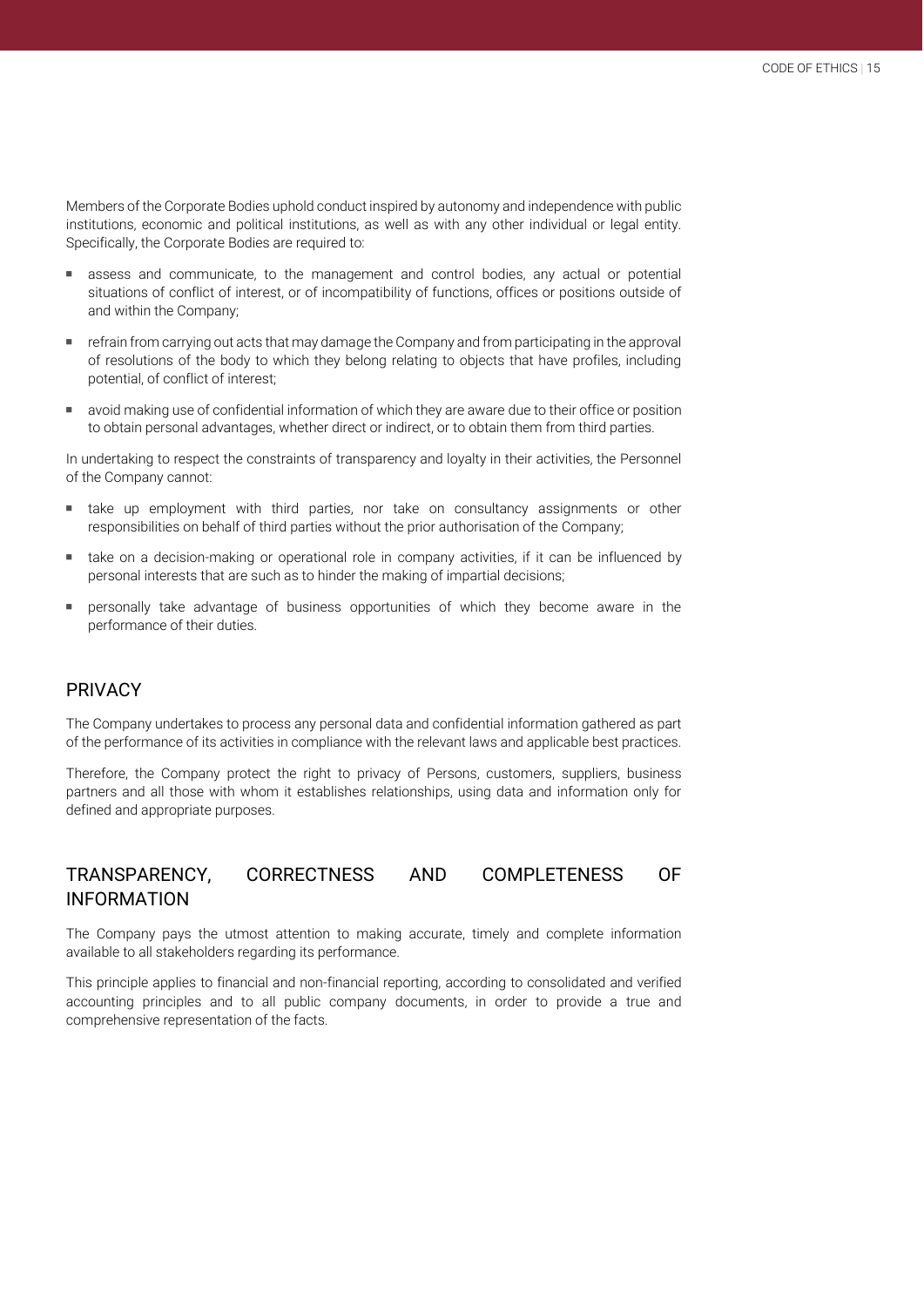

## **Company resources and assets**

## RESPONSIBLE USE OF COMPANY ASSETS AND IT SYSTEMS

Each Recipient is required to work diligently to protect company assets and avoid their improper use, which could cause damage, reduced efficiency or in any case be contrary to company procedures.

Everyone is responsible for the protection of company assets and the use of the IT systems placed under their direct control.

The use of the Internet and emails from company accounts must refer only to issues consistent with work activity.

#### CONFIDENTIALITY, CORPORATE INFORMATION AND INTELLECTUAL PROPERTY

Corporate information and documentation make up one of the main elements of the Company's assets and, therefore, of each stakeholder, and the unauthorised disclosure of which can create economic and reputational damage.

Notwithstanding the provisions of the law on the subject, Personnel and Collaborators are required to maintain the utmost confidentiality of documents and, in general, of all news and information learned in the context of investment projects and company operations.

Personnel and Collaborators may not use the information and documentation that they access as part of their duties for non-professional use, and are required to strictly comply with professional, commercial or industrial secrecy. Confidential information may be disclosed within the company organisation only to those who demonstrate that they need it for work reasons.

Any form of personal investment, whether direct or through a third party, which finds its source in confidential company news or insider information is prohibited for all Recipients.

#### REPUTATION

All Recipients and, specifically, the Corporate Bodies and Personnel, shall protect the reputation of Italmobiliare, acting in compliance with the principles of the Code of Ethics and safeguarding its relational capital, while considering stakeholder expectations.

This also implies a use of the brand fully consistent with the Vision, Mission and Values and actions on social networks, or in any case in the public domain, not likely to damage the Company's reputation, even if only potentially.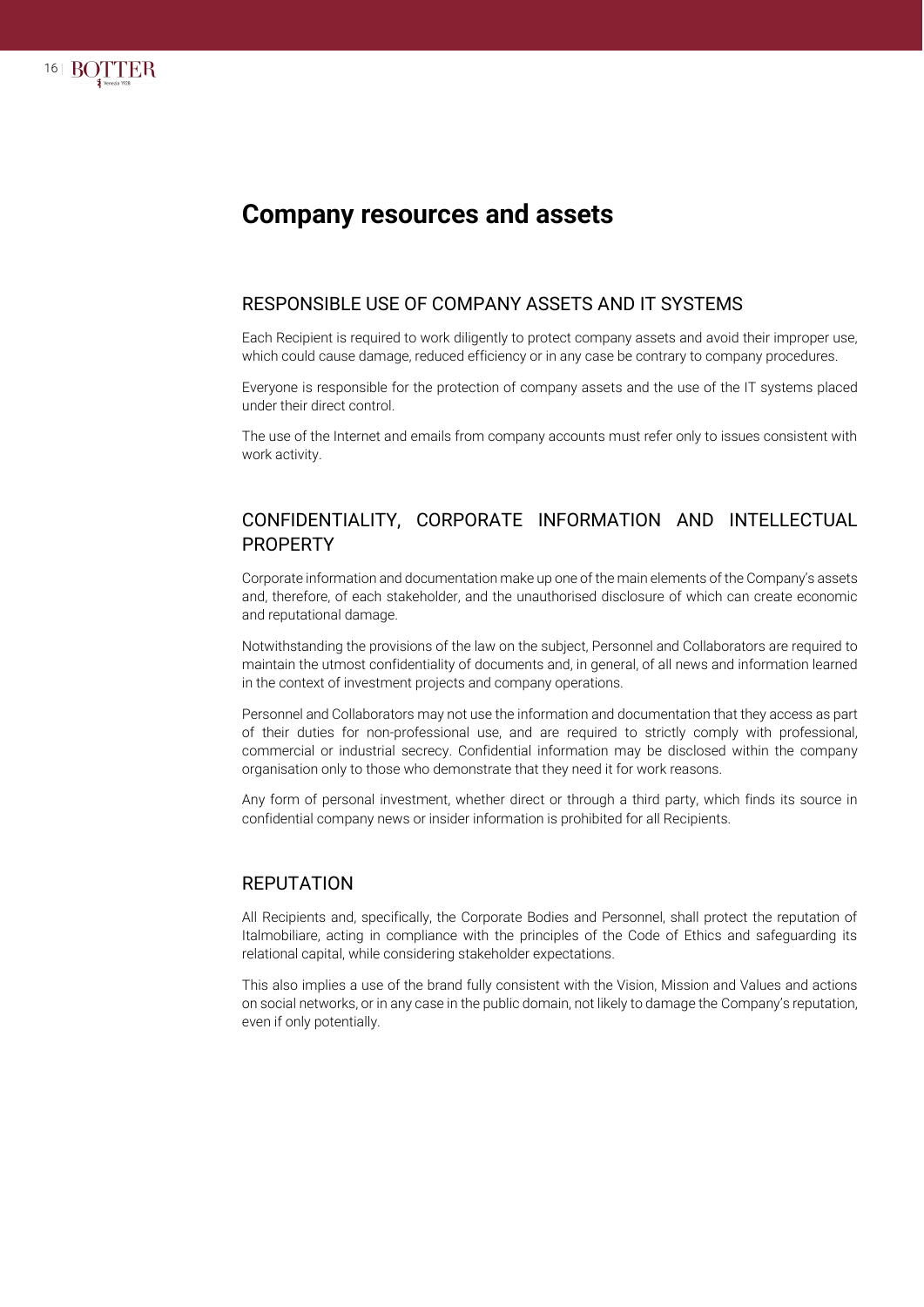## **Implementation and control mechanisms**

#### PROMOTION, DISSEMINATION AND TRAINING

The Company undertakes to guarantee the dissemination and knowledge of the Code of Ethics and related documents to all stakeholders, at least through publication on the institutional website.

The Company undertakes to implement specific training programmes for Corporate Bodies and Personnel, aimed at ensuring and maintaining effective knowledge of the Code of Ethics over time. Training is mandatory for those for whom it is intended.

The Code of Ethics is also shared with counterparties at the time of exchanging documentation during the investment definition phases.

## ORGANISATION, MANAGEMENT AND CONTROL MODEL PURSUANT TO LEGISLATIVE DECREE 231/01

The Code of Ethics constitutes a prerequisite and is an integral part of the Organisation, Management and Control Model adopted by the Company pursuant to and for the purposes of Legislative Decree No 231 of 8 June 2001.

The Supervisory Body, appointed by the Board of Director pursuant to Legislative Decree No 231 of 8 June 2001, is required to oversee compliance with the Code of Ethics.

The Board of Director of the Company is called upon, through their decisions and actions, to promote an ethical climate within their entity that is consistent with the values expressed by the Code of Ethics.

The operational implementation of the rules of conduct of the Code of Ethics is the responsibility of the Directors delegated for this purpose and of all the Company's Personnel, each within their own sphere of competence.

The Board of Directors of the holding is responsible, including on the basis of corrective measures or improvements proposed by the Supervisory Body, for updating the Code of Ethics in order to adapt it to the evolution of civil and social awareness or to changes in regulations and reference procedures.

## REPORTS

The Company adopts the measures deemed most appropriate to facilitate the timely reporting of breaches of the Code of Ethics, inspired by the principles and provisions laid down in Law No 179 of 30 November 2017 concerning whistleblowing.

The duty to report involves members of the Corporate Bodies, the Personnel and Collaborators, and concerns facts or conduct in breach of the Code of Ethics of which they are directly aware or of which they have become aware through communication from others, including Third Parties.

The report can also be anonymous. Reports must be as detailed as possible and based on factual elements.

The report must be made via email, ordinary post or IT platform as shown aside. All reporting channels guarantee to protect the confidentiality of the whistleblower's identity.

The Company prohibits any act of direct or indirect retaliation or discrimination against the whistleblower for reasons directly or indirectly associated with the report, including in the event that the report proves to be unfounded.

**Reporting channels**

**Via post** Via L. Cadorna 17, Fossalta di Piave (VE)

**Via mail** [odv@botter.it](mailto:odv@botter.it)

**Via IT platform** https://areariservata.mygovernance.it/#!/ WB/hotter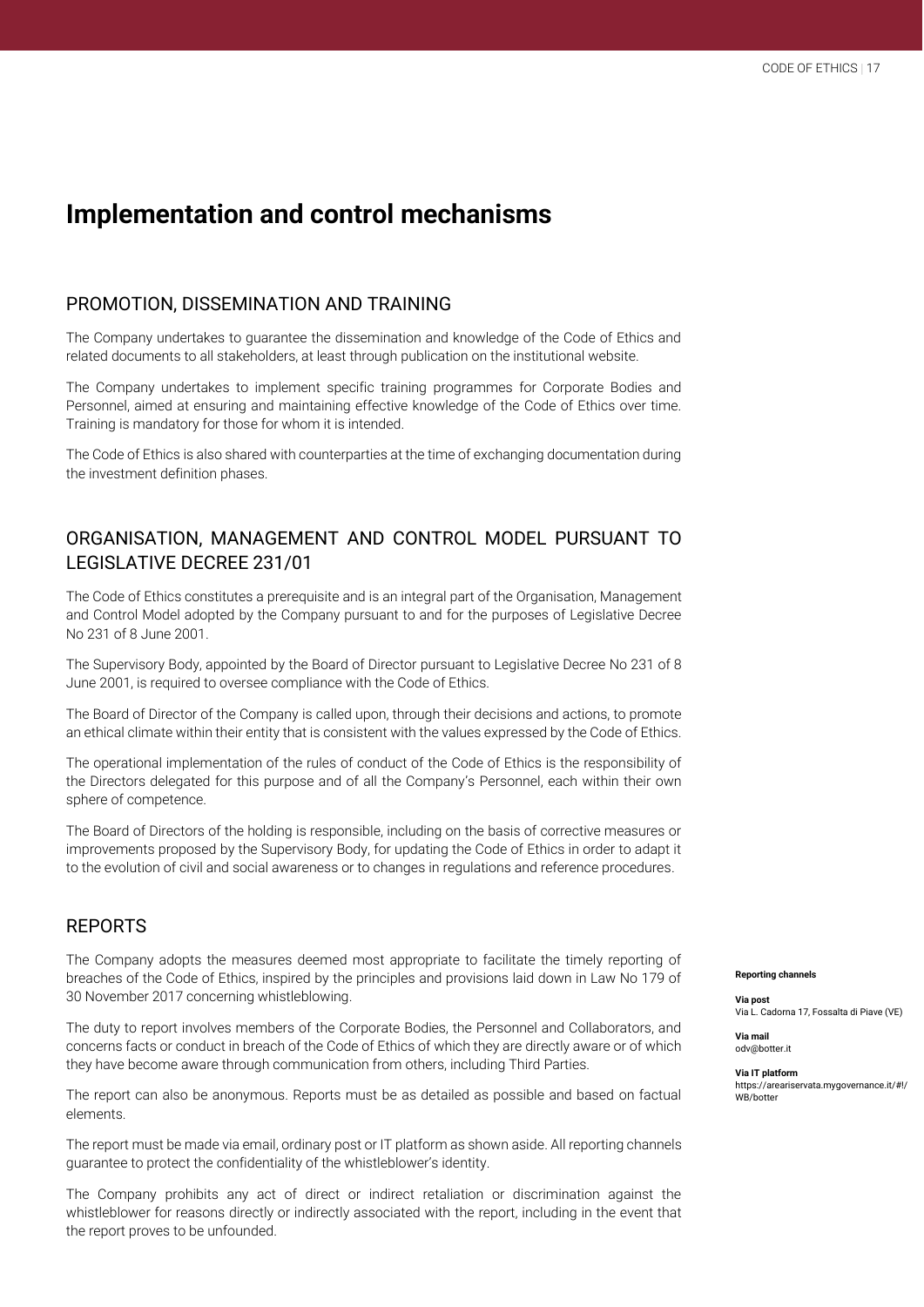

The Company reserves the right to take any action against anyone who makes untrue reports with wilful misconduct or gross negligence, or with a view to damaging the Company, Corporate Bodies or the Personnel.

## SANCTION SYSTEM

.

The Company condemns any conduct that does not comply with the provisions of the Code of Ethics, even if said conduct is carried out in the interest of the Company or with the intention of bringing it an advantage.

Breaches of the Code of Ethics are subject to the sanction system adopted pursuant to the Organisation, Management and Control Model, which is understood to be referred to herein.